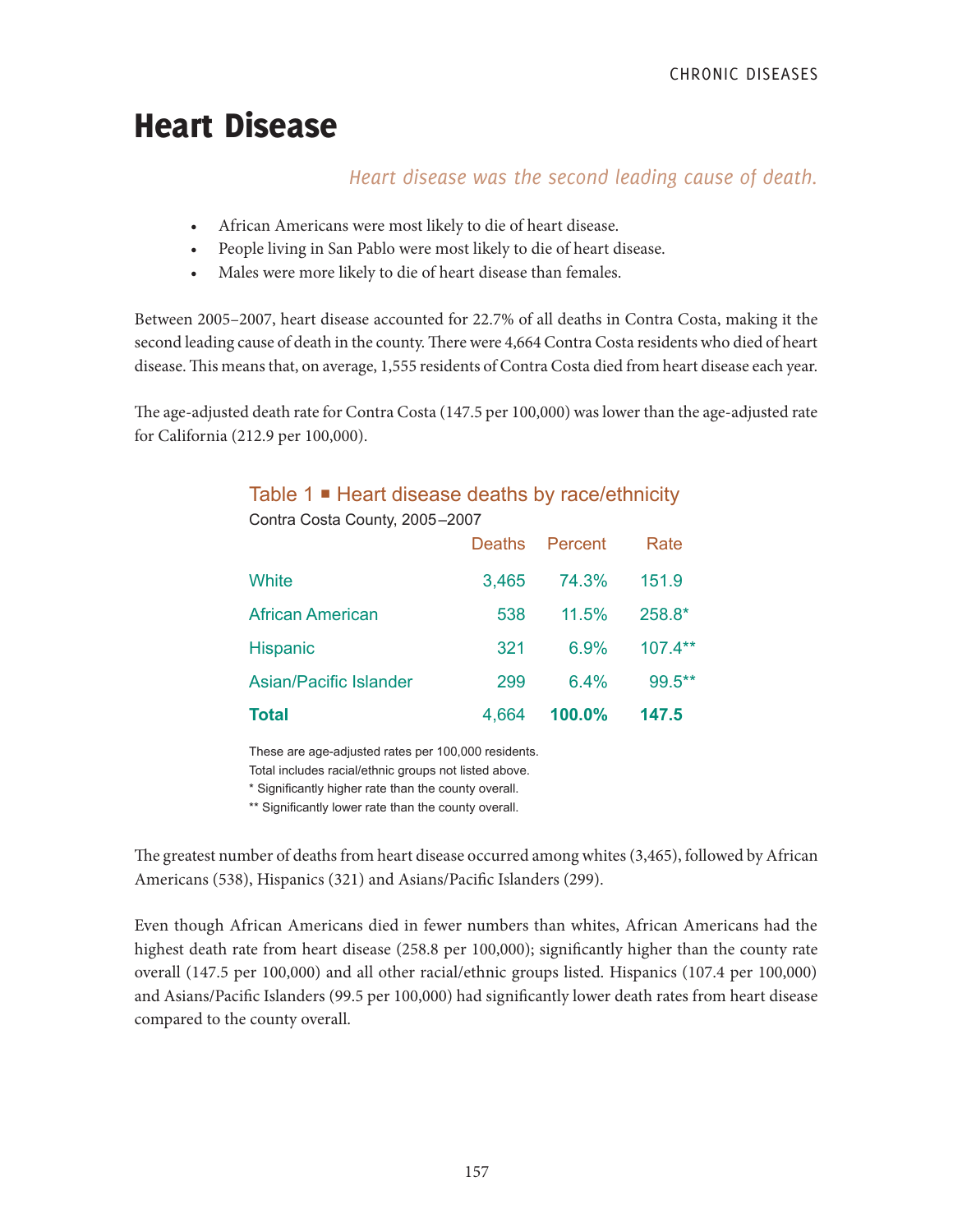# Table 2 ■ Heart disease deaths by gender

Contra Costa County, 2005–2007

| <b>Total</b>   | 4,664 100.0%        | 147.5    |
|----------------|---------------------|----------|
| <b>Males</b>   | 2,307 49.5%         | $185.1*$ |
| <b>Females</b> | 2,357 50.5% 120.0   |          |
|                | Deaths Percent Rate |          |

These are age-adjusted rates per 100,000 residents.

\* Significantly higher rate than county females overall.

The number of heart disease deaths was similar between females (2,357) and males (2,307). However, males had a significantly higher death rate from heart disease (185.1 per 100,000) than females (120.0 per 100,000).

### Table 3 ■ Heart disease deaths by selected cities

|                      | <b>Deaths</b> | Percent | Rate      |
|----------------------|---------------|---------|-----------|
| <b>Walnut Creek</b>  | 627           | 13.4%   | $114.0**$ |
| <b>Richmond</b>      | 567           | 12.2%   | $210.2*$  |
| Concord              | 547           | 11.7%   | 153.8     |
| <b>Antioch</b>       | 405           | 8.7%    | $211.1*$  |
| Pittsburg            | 254           | 5.4%    | 181.5*    |
| <b>San Pablo</b>     | 249           | 5.3%    | 337.6*    |
| <b>Martinez</b>      | 197           | 4.2%    | 188.5*    |
| <b>Pleasant Hill</b> | 197           | 4.2%    | 156.7*    |
| <b>El Cerrito</b>    | 188           | 4.0%    | 145.9     |
| <b>Brentwood</b>     | 130           | 2.8%    | 132.1     |
| Oakley               | 100           | 2.1%    | 226.5*    |
| <b>Pinole</b>        | 98            | 2.1%    | 142.5     |
| <b>Hercules</b>      | 67            | 1.4%    | 135.7     |
| <b>Bay Point</b>     | 48            | 1.0%    | 121.7     |
| <b>Contra Costa</b>  | 4,664         | 100.0%  | 147.5     |

Contra Costa County, 2005–2007

These are age-adjusted rates per 100,000 residents.

Contra Costa total includes cities not listed above.

\* Significantly higher rate than the county overall.

\*\* Significantly lower rate than the county overall.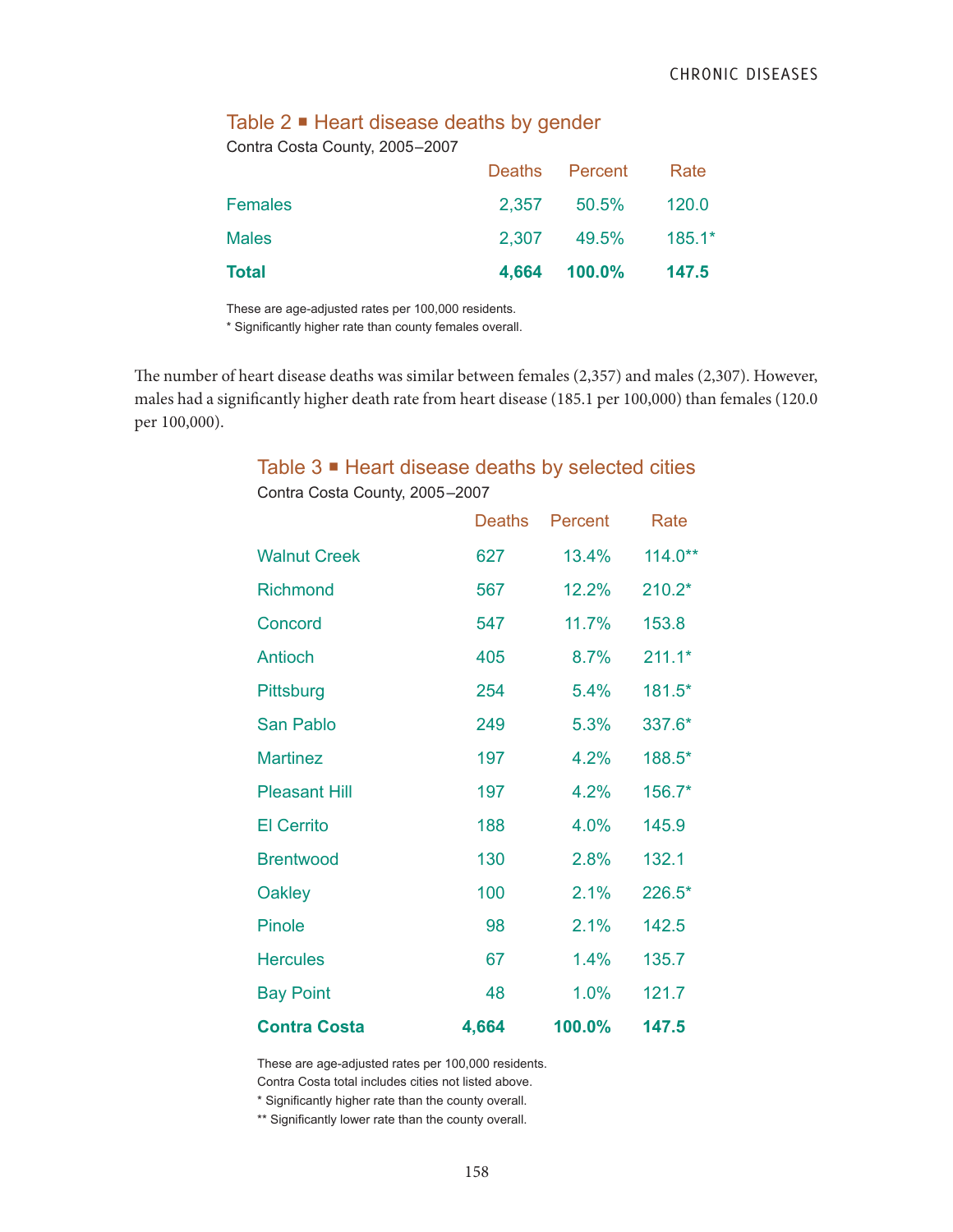The greatest number of deaths from heart disease occurred among people living in Walnut Creek (627), followed by Richmond (567), Concord (547) and Antioch (405).

San Pablo had the highest death rate from heart disease (337.6 per 100,000); higher than the county overall (147.5 per 100,000) and all other selected cities listed. Five other cities had significantly higher heart disease death rates than the county overall: Oakley (226.5 per 100,000), Antioch (211.1 per 100,000), Richmond (210.2 per 100,000), Martinez (188.5 per 100,000) and Pittsburg (181.5 per 100,000). Walnut Creek (114.0 per 100,000) had a significantly lower heart disease death rate than the county overall.

#### **What is heart disease?**

Heart disease includes a number of different diseases affecting the heart. The most common type of heart disease in the United States is coronary artery disease (CAD), which occurs when cholesterol deposits, or plaque, accumulate in the arteries, causing them to narrow.' The build up of plaque can cause a heart attack.<sup>1</sup> Over time, CAD weakens heart muscle and may lead to heart failure.<sup>1</sup>

### **Why is it important?**

Heart disease accounts for approximately one in four deaths locally, statewide and nationally.<sup>2</sup> It is the second leading cause of death in Contra Costa overall; first for African Americans, and second for whites, Asians/Pacific Islanders and Hispanics in the county. It is also the leading cause of death in the nation<sup>2</sup> and state and a primary cause of premature and permanent disability.

The social and financial costs of heart disease are staggering. In 2010, it is estimated that heart disease will cost the United States \$316.4 billion in the form of health care services, medications and lost productivity.3

### **Who is most impacted?**

In Contra Costa, African Americans are most likely to die from heart disease. Men in the county are also more likely to die from heart disease than women. Nationally, African American adults are more likely to die from heart disease than non-Hispanic whites.4 Although African American adults are more likely to have high blood pressure, they are less likely than their white counterparts to have their blood pressure under control.4

People are at greater risk for developing heart disease as they age. Other factors that can increase risk for heart disease include: high low-density lipoprotein (LDL) cholesterol, high blood pressure; diabetes; cigarette smoking and exposure to secondhand smoke; and obesity.<sup>5,6</sup> Physical inactivity, excessive alcohol use, and diets high in saturated fat, cholesterol and sodium are also linked to conditions related to heart disease (e.g., obesity, high LDL cholesterol, high blood pressure and diabetes).<sup>6</sup>

## **What can we do about it?**

Many risk factors for heart disease can be modified through lifestyle changes or medication. People can reduce their risk for heart disease by not smoking, adopting a healthy diet, being physically active,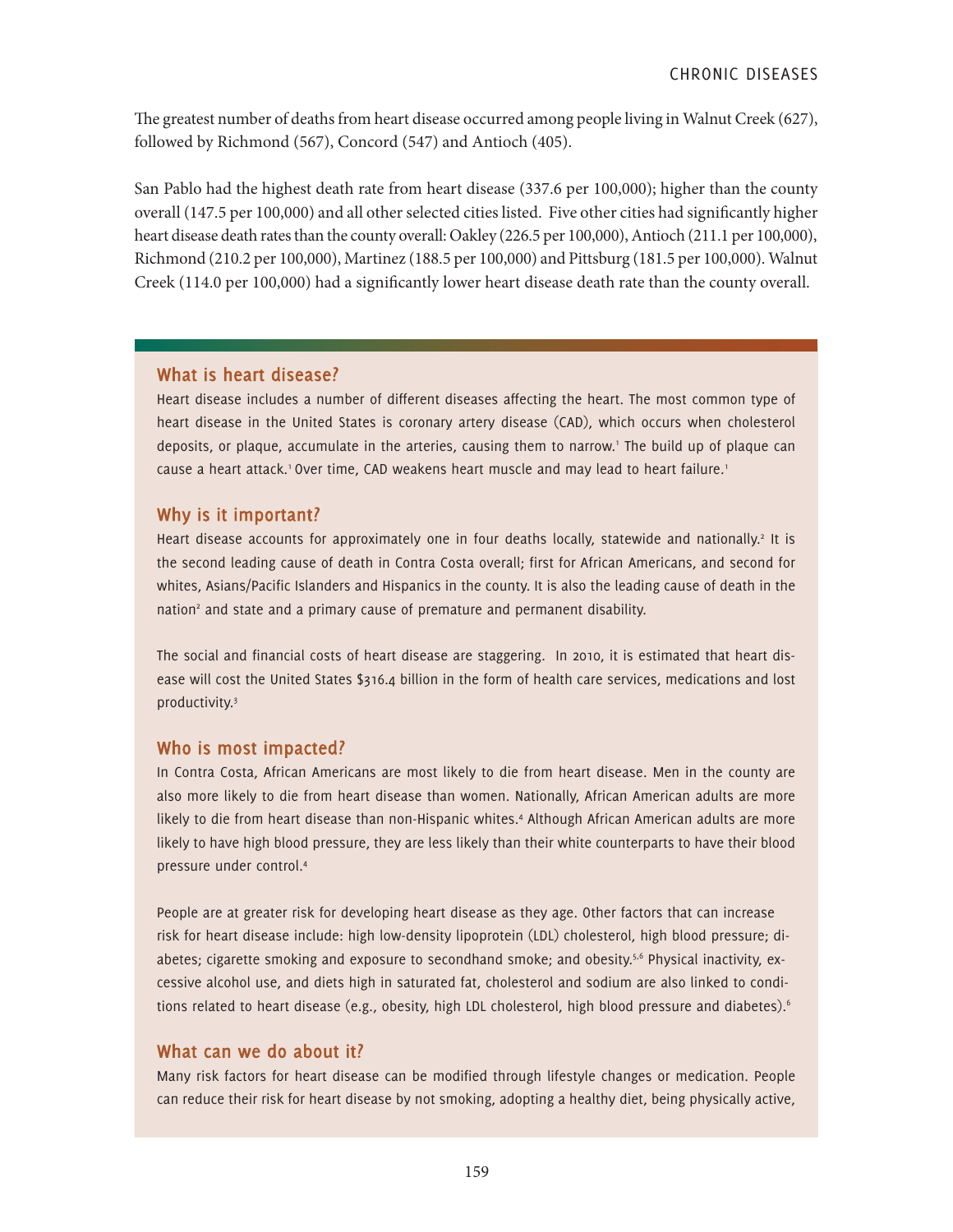maintaining a healthy weight, not drinking excessively, and managing other chronic conditions such as diabetes, high blood pressure and high cholesterol.7

Although heart disease often has no symptoms, management and timely treatment for some risk factors, such as high blood pressure and cholesterol, can help reduce the risk of death and disability related to heart disease.<sup>2</sup> National guidelines suggest that blood pressure be checked regularly and blood cholesterol level be checked at least every five years.<sup>7</sup>

It is also important to recognize the symptoms of a heart attack (e.g., pain or discomfort in the chest, back or neck; shortness of breath; and light-headedness) and to seek medical attention quickly if you experience these symptoms.<sup>8</sup> Access to health insurance, quality medical care and prescription medication is important in treating chronic illnesses, like heart disease.

Greater access to healthy foods and opportunities for low- or no-cost physical activity is important to help foster health behaviors that can reduce the risk of heart disease. Policies and programs, including those that support neighborhood-level changes to the built environment, can help increase areas for more physical activity such as convenient, safe walking paths and accessible sources of fresh fruits and vegetables.<sup>9</sup>

#### Data Sources: Heart Disease

#### **TABLES**

Tables 1-3: These tables include total deaths due to heart disease and age-adjusted average annual death rates per 100,000 residents for 2005 through 2007. Mortality data from the California Department of Public Health (CDPH), http://www.dph.ca.gov/, Center for Health Statistics' Death Statistical Master File, 2005-2007. Any analyses or interpretations of the data were reached by the Community Health Assessment, Planning and Evaluation (CHAPE) Unit of Contra Costa Health Services and not the CDPH. Data presented for Hispanics include Hispanic residents of any race. Data presented for whites, Asians/Pacific Islanders and African Americans include non-Hispanic residents. Not all race/ ethnicities are shown but all are included in totals for the county and for each gender and city.

ICD10 coding for diseases of the heart (ICD I00-109, I11, I13, I20-I51) from the Centers for Disease Control and Prevention National Center for Health Statistics, available online at: http://www.cdc.gov/nchs/data/nvsr/nvsr50/nvsr50\_16.pdf

Population estimates for Contra Costa and its subpopulations (by age, gender, race/ethnicity, city/census place) for 2005-2007 were provided by the Urban Strategies Council, Oakland, CA. January, 2010. Data sources used to create these estimates included: U.S. Census 2000, Neilsen Claritas 2009, Association of Bay Area Governments (ABAG) 2009 Projections, and California Department of Finance Population Estimates for Cities, Counties and the State 2001-2009, with 2000 Benchmark.

California Population estimate for state level rate from the State of California, Department of Finance, E-4 Population Estimates for Cities, Counties and the State, 2001–2009, with 2000 Benchmark. Sacramento, California, May 2009.